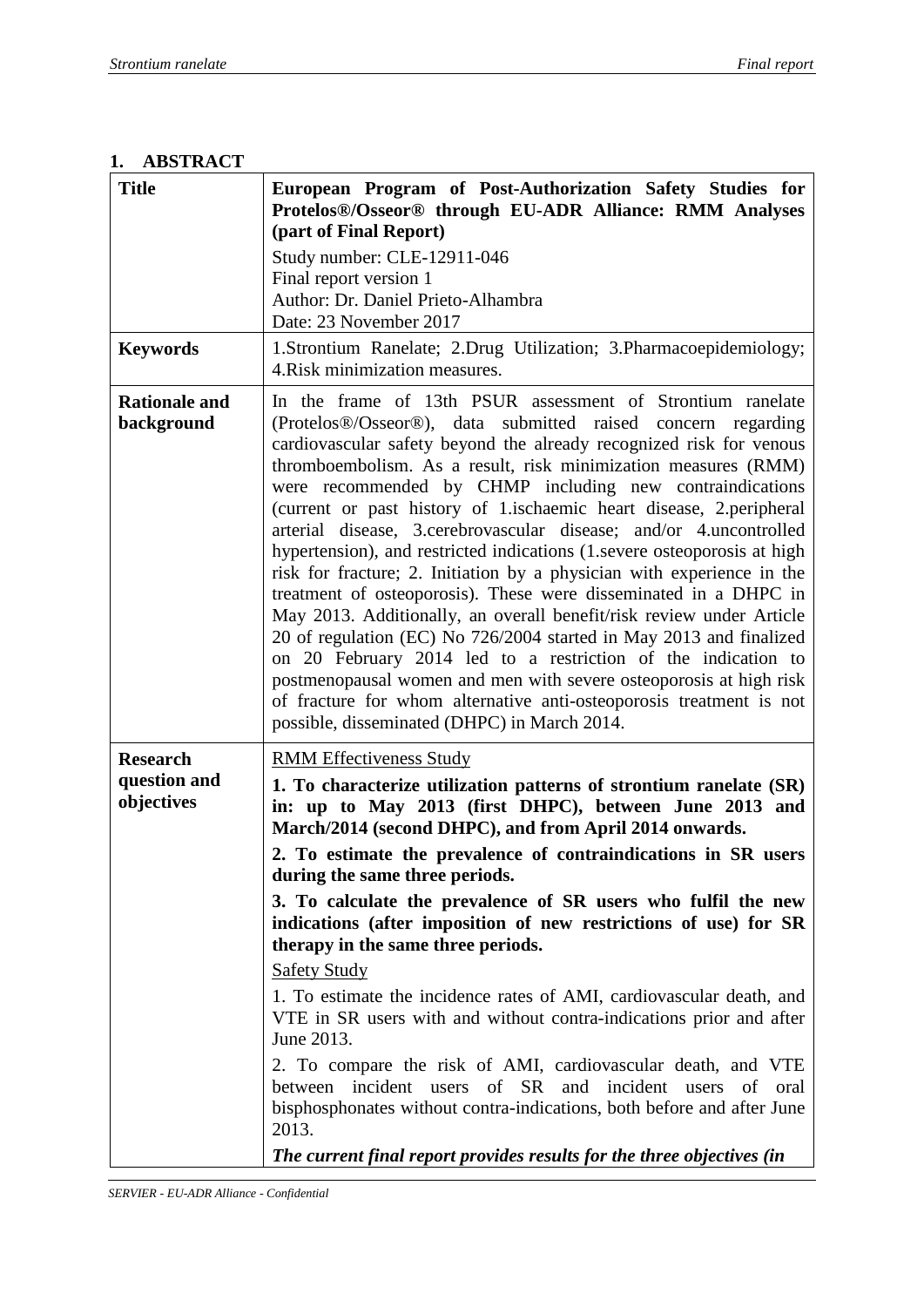|                                                             | bold) within the 'RMM Effectiveness' study. The Safety study<br>findings are detailed in a separate report.                                                                                                                                                                       |
|-------------------------------------------------------------|-----------------------------------------------------------------------------------------------------------------------------------------------------------------------------------------------------------------------------------------------------------------------------------|
| <b>Study design</b>                                         | Multi-national multi-database population-based cohort.                                                                                                                                                                                                                            |
|                                                             | The study period for these analyses is split in three periods for the<br>analysis of RMM Effectiveness:                                                                                                                                                                           |
|                                                             | 1. Up to May 2013 (first DHPC and SmPC revision): Reference<br>2. From June 2013 to March 2014 (second DHPC and SmPC<br>revision): Transition<br>and from April 2014 onwards (until December /2016 for all<br>3.<br>databases, except August/2016 for THIN-UK): Assessment period |
| <b>Setting</b>                                              | Routinely collected health data from databases in the EU-ADR<br>Alliance. The EU-ADR Alliance is a network of research institutes that<br>conduct pharmaco-epidemiological research.                                                                                              |
|                                                             | For this study data from 5 EU countries are used: Denmark (DK), Italy<br>(IT), Netherlands (NL), Spain (ES), and United Kingdom (UK) (see<br>below).                                                                                                                              |
| <b>Subjects and</b><br>study size,<br>including<br>dropouts | The study population for this final report comprises the entire source<br>population for population-level analyses, as well as all identified users<br>of SR for the same analyses at the patient level.                                                                          |
| <b>Variables and</b>                                        | <b>STUDY OUTCOMES</b>                                                                                                                                                                                                                                                             |
| data sources                                                | Contra-indications.                                                                                                                                                                                                                                                               |
|                                                             | 1. Venous thromboembolism (VTE)                                                                                                                                                                                                                                                   |
|                                                             | Ischaemic heart disease (IHD)<br>2.                                                                                                                                                                                                                                               |
|                                                             | Peripheral arterial disease (PAD)<br>3.                                                                                                                                                                                                                                           |
|                                                             | 4. Cerebrovascular disease (CVD)                                                                                                                                                                                                                                                  |
|                                                             | 5. Uncontrolled hypertension (UH)                                                                                                                                                                                                                                                 |
|                                                             | New indications/restrictions for use:                                                                                                                                                                                                                                             |
|                                                             | 1. Experienced prescriber                                                                                                                                                                                                                                                         |
|                                                             | Treatment not in first line<br>2.                                                                                                                                                                                                                                                 |
|                                                             | 3. Severe osteoporosis                                                                                                                                                                                                                                                            |
|                                                             | 4. All new indications fulfilled                                                                                                                                                                                                                                                  |
|                                                             | 5. Any of the new indications fulfilled                                                                                                                                                                                                                                           |
|                                                             | <b>DATA SOURCES</b>                                                                                                                                                                                                                                                               |
|                                                             | Data from 5 electronic healthcare databases (all listed in ENCePP<br>registry of data sources) have been obtained, namely:                                                                                                                                                        |
|                                                             | The Integrated Primary Care Information Project (IPCI) from<br>1.<br>the Netherlands                                                                                                                                                                                              |
|                                                             | The Sistema d'Informació per al Desenvolupament de la<br>2.<br>Investigació en Atenció Primària (SIDIAP) from Catalonia,<br>Spain                                                                                                                                                 |
|                                                             | The Health Improvement Network (THIN) from the UK<br>3.                                                                                                                                                                                                                           |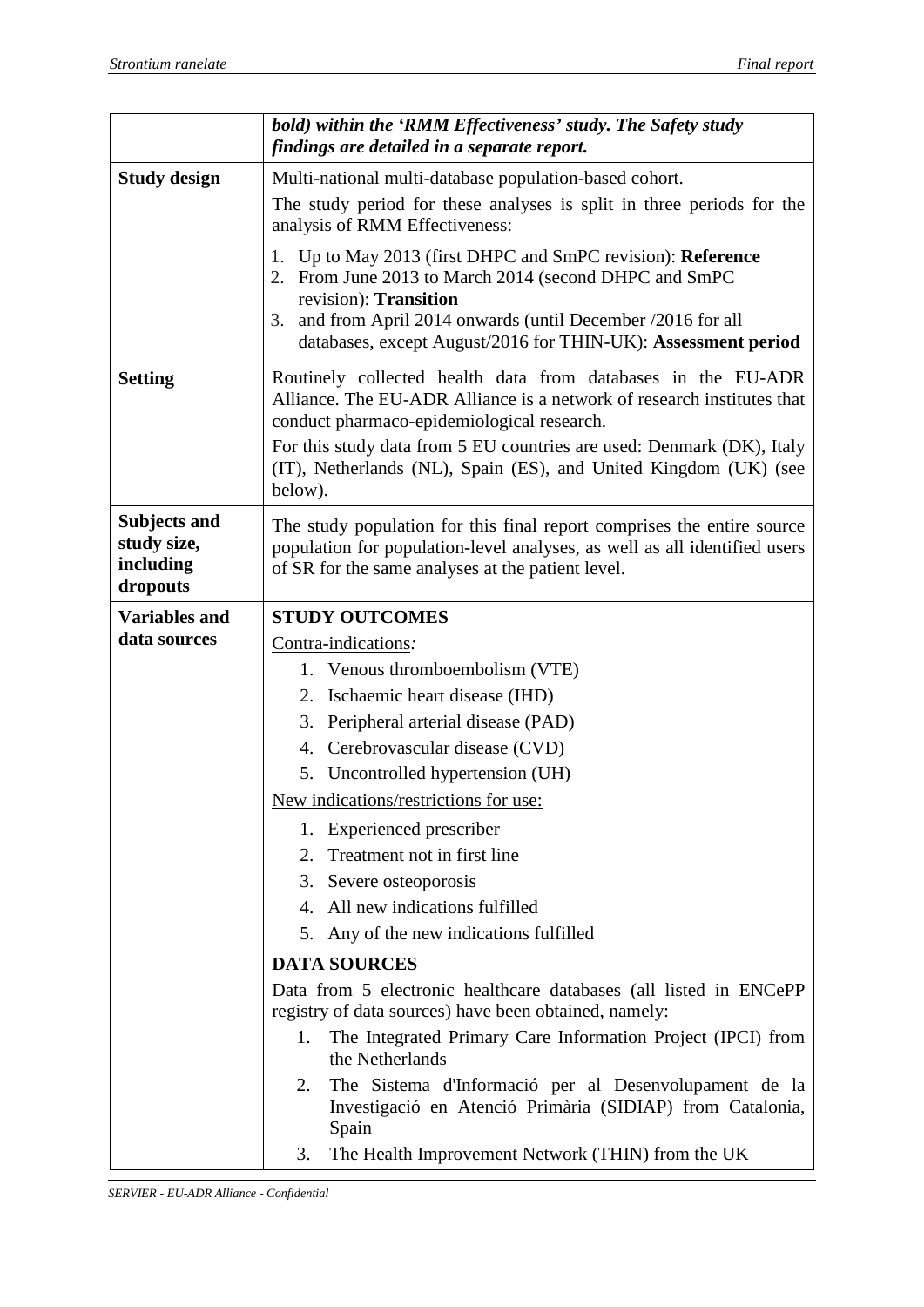|                   | Aarhus Database (AUH) from Denmark<br>4.                                                                                                                                                                                                                                                                                                                                                                                                                                                                                                                                                                                                                                                                                                 |
|-------------------|------------------------------------------------------------------------------------------------------------------------------------------------------------------------------------------------------------------------------------------------------------------------------------------------------------------------------------------------------------------------------------------------------------------------------------------------------------------------------------------------------------------------------------------------------------------------------------------------------------------------------------------------------------------------------------------------------------------------------------------|
|                   | 5.<br>And The HSD-Thales database from Italy                                                                                                                                                                                                                                                                                                                                                                                                                                                                                                                                                                                                                                                                                             |
| <b>Results</b>    | <b>Population-level SR utilization patterns</b>                                                                                                                                                                                                                                                                                                                                                                                                                                                                                                                                                                                                                                                                                          |
|                   | Almost 143.5 million person-years (py) of observation, and a total of<br>77,284 SR users (89.6% women) were included. Overall population-<br>based incidence rates (IR) of SR use have decreased from 7.35/10,000<br>py [95%CI 7.35-7.35] in the Reference to 0.22/10,000 py [0.22-0.22]<br>in the Assessment period. Similarly, prevalence of SR use has dropped<br>from $62.63/10,000$ py [95%CI 62.37-62.89] in the Reference to<br>8.54/10,000 py [8.45-8.62] in the Assessment period.                                                                                                                                                                                                                                              |
|                   | <b>Patient-level SR utilization</b>                                                                                                                                                                                                                                                                                                                                                                                                                                                                                                                                                                                                                                                                                                      |
|                   | One-year SR therapy stopping has increased from 82.7% [82.4-83.0%]<br>in Reference to 86.3% [83.5-88.7%] in the Assessment period.                                                                                                                                                                                                                                                                                                                                                                                                                                                                                                                                                                                                       |
|                   | <b>Prevalence of contraindications amongst SR users</b>                                                                                                                                                                                                                                                                                                                                                                                                                                                                                                                                                                                                                                                                                  |
|                   | The prevalence of any contraindication has decreased both amongst<br>incident and prevalent users of SR: from 2.16% [2.06 to 2.27%] in the<br>Reference to 1.75% [1.03 to 2.97%] in the Assessment period (incident<br>users); and from $2.28\%$ [2.24 to $2.31\%$ ] in the Reference to $1.61\%$<br>[1.48 to 1.76%] in the Assessment period (for prevalent users)<br>respectively.                                                                                                                                                                                                                                                                                                                                                     |
|                   | <b>Prevalence of new indications amongst SR users</b>                                                                                                                                                                                                                                                                                                                                                                                                                                                                                                                                                                                                                                                                                    |
|                   | The proportion of incident users of SR fulfilling all or any (at least<br>one) of the new restrictions of use has increased from 13.71% [13.47 to<br>13.96%] to 26.78% [23.72 to 30.08%] and from 92.83% [92.64 to<br>93.01%] to 97.04% [95.56 to 98.04%] respectively in the Assessment<br>period.                                                                                                                                                                                                                                                                                                                                                                                                                                      |
|                   | Similar figures are seen for prevalent users of SR fulfilling all or at<br>least one of these restrictions, with proportions increasing from<br>17.44% [17.35 to 17.53%] to 28.70% [28.20 to 29.20%] and from<br>96.89% [96.84 to 96.93%] to 97.11% [96.92 to 97.29%] respectively.                                                                                                                                                                                                                                                                                                                                                                                                                                                      |
|                   | Note on interrupted time series                                                                                                                                                                                                                                                                                                                                                                                                                                                                                                                                                                                                                                                                                                          |
|                   | Low incidence and prevalence in the assessment period and high auto<br>correlation prevented the completion of this analysis.                                                                                                                                                                                                                                                                                                                                                                                                                                                                                                                                                                                                            |
| <b>Discussion</b> | The RMM disseminated in May 2013 and March 2014 have had a clear<br>impact in terms of both population and patient-level SR drug use:<br>1.both the incidence and prevalence of use have decreased in the<br>contributing data sources from Denmark, Italy, Netherlands, Spain, and<br>the United Kingdom. Data from 2016 confirm the decline in use<br>observed in the two submitted interim reports. 2.at the patient-level,<br>persistence with SR has decreased in the Assessment compared to the<br>Reference period. AND 3.finally, the prevalence of contraindications<br>has dropped substantially whilst the proportion of SR users fulfilling<br>the new indications/restrictions of use increased after the proposed<br>RMMs. |
|                   | In conclusion, there is a reduced use of SR at the population (incidence)                                                                                                                                                                                                                                                                                                                                                                                                                                                                                                                                                                                                                                                                |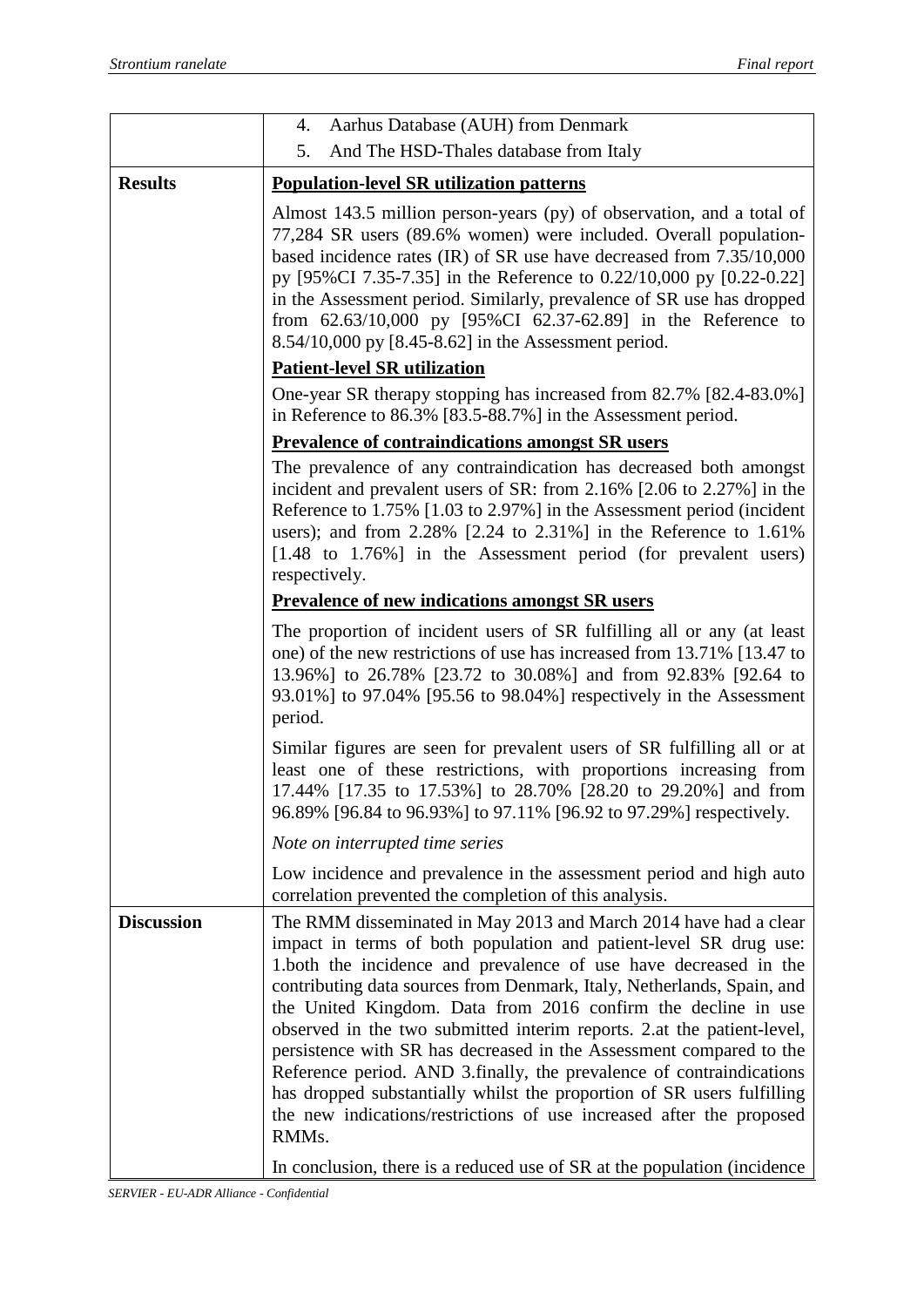|                                                                 | and prevalence of use) and patient-based (persistence) levels after the<br>RMMs. In addition, we observe an increase in 'appropriateness' of use<br>of the drug as per newly imposed conditions (indication and<br>contraindications) of use following the dissemination of RMMs.                                                 |
|-----------------------------------------------------------------|-----------------------------------------------------------------------------------------------------------------------------------------------------------------------------------------------------------------------------------------------------------------------------------------------------------------------------------|
|                                                                 | The parallel Safety report cohort analyses suggest that these changes<br>(increase in proportion of patients with no contra-indications after the<br>RMM) result in an overall population reduction in potential risk: rates<br>of AMI, VTE and cardio-vascular death were 4-5-fold lower in those<br>without contra-indications. |
| <b>Marketing</b><br><b>Authorization</b>                        | Les Laboratoires Servier<br>50 rue Carnot                                                                                                                                                                                                                                                                                         |
| <b>Holder</b>                                                   | 92284 Suresnes<br>France                                                                                                                                                                                                                                                                                                          |
|                                                                 |                                                                                                                                                                                                                                                                                                                                   |
| Name(s) and                                                     | <b>Daniel Prieto-Alhambra, MD MSc (Oxf) PhD;</b>                                                                                                                                                                                                                                                                                  |
| <b>Affiliation(s)</b> of<br><b>Principal</b><br>Investigator(s) | SIDIAP Database, IDIAP Jordi Gol                                                                                                                                                                                                                                                                                                  |
|                                                                 | Av Gran Via de les Corts Catalanes, 587, Atic                                                                                                                                                                                                                                                                                     |
|                                                                 | 08007 Barcelona, Spain                                                                                                                                                                                                                                                                                                            |
|                                                                 | Tel: +34 93 482 41 24                                                                                                                                                                                                                                                                                                             |
|                                                                 | E-mail: dprieto@idiapjgol.info                                                                                                                                                                                                                                                                                                    |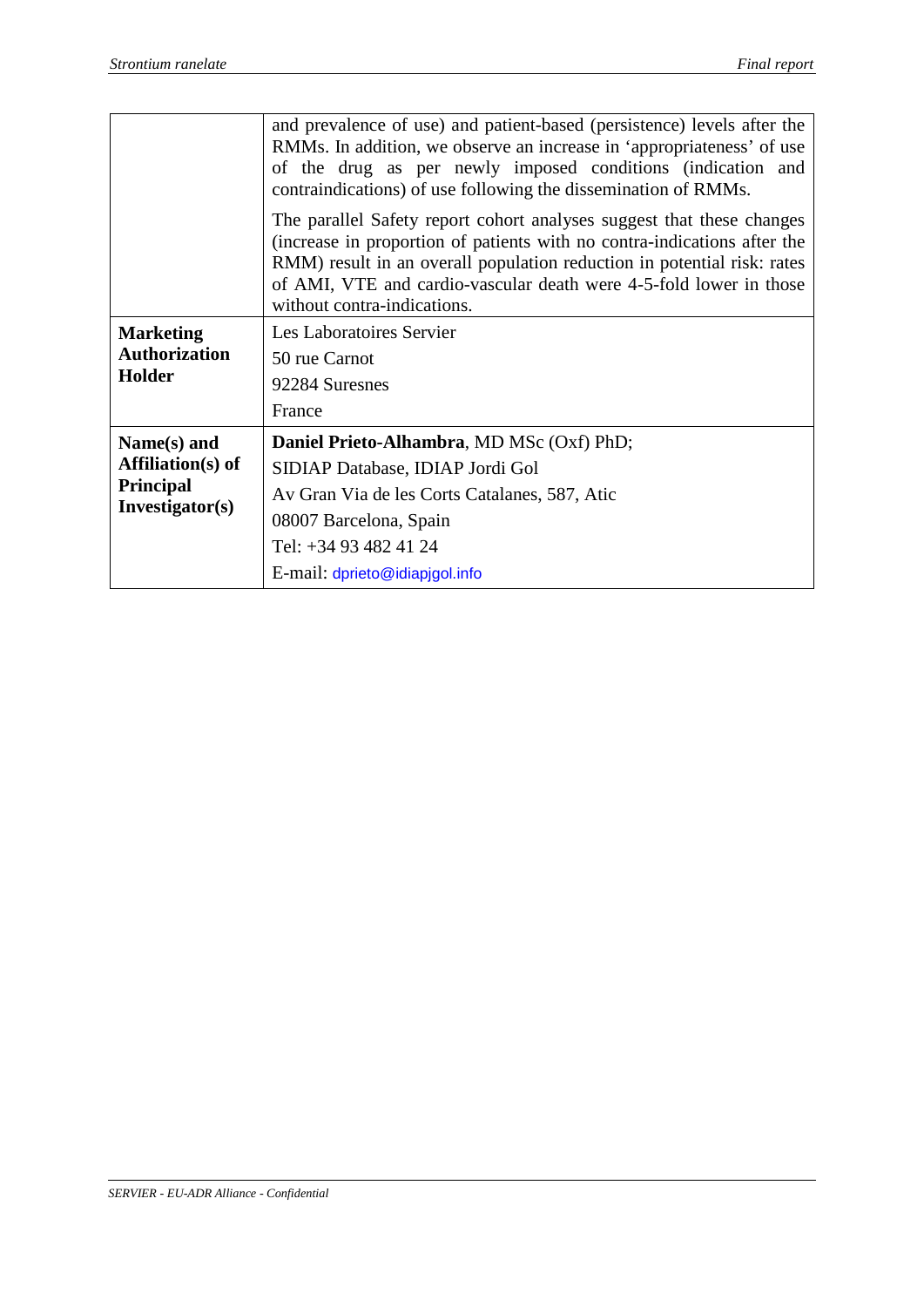٦

## **2. ABSTRACT**

T

 $\mathbf{r}$ 

| <b>Title</b>                               | European Program of Post-Authorization Safety Studies for<br>Protelos®/Osseor® through EU-ADR Alliance: Safety Analyses<br>(part of Final Report)                                                                                                                                                                                                                                                                                                                                                                                                                                                                                                                                                                                                                                                                                                                                                                                                                                                                                                                                                                                                                                                                                                                                                                                                                                                  |
|--------------------------------------------|----------------------------------------------------------------------------------------------------------------------------------------------------------------------------------------------------------------------------------------------------------------------------------------------------------------------------------------------------------------------------------------------------------------------------------------------------------------------------------------------------------------------------------------------------------------------------------------------------------------------------------------------------------------------------------------------------------------------------------------------------------------------------------------------------------------------------------------------------------------------------------------------------------------------------------------------------------------------------------------------------------------------------------------------------------------------------------------------------------------------------------------------------------------------------------------------------------------------------------------------------------------------------------------------------------------------------------------------------------------------------------------------------|
|                                            | Study number: CLE-12911-046                                                                                                                                                                                                                                                                                                                                                                                                                                                                                                                                                                                                                                                                                                                                                                                                                                                                                                                                                                                                                                                                                                                                                                                                                                                                                                                                                                        |
|                                            | Final Report V1                                                                                                                                                                                                                                                                                                                                                                                                                                                                                                                                                                                                                                                                                                                                                                                                                                                                                                                                                                                                                                                                                                                                                                                                                                                                                                                                                                                    |
|                                            | Authors: M Sanni Ali, Daniel Prieto-Alhambra                                                                                                                                                                                                                                                                                                                                                                                                                                                                                                                                                                                                                                                                                                                                                                                                                                                                                                                                                                                                                                                                                                                                                                                                                                                                                                                                                       |
|                                            | Date: 23 November 2017                                                                                                                                                                                                                                                                                                                                                                                                                                                                                                                                                                                                                                                                                                                                                                                                                                                                                                                                                                                                                                                                                                                                                                                                                                                                                                                                                                             |
| <b>Keywords</b>                            | 1. Strontium Ranelate; 2. Drug Safety; 3. Pharmacoepidemiology.                                                                                                                                                                                                                                                                                                                                                                                                                                                                                                                                                                                                                                                                                                                                                                                                                                                                                                                                                                                                                                                                                                                                                                                                                                                                                                                                    |
| <b>Rationale and</b><br>background         | Strontium ranelate (Protelos®/Osseor®) was authorized in the<br>European Union in 2004 and 2012 for the treatment of osteoporosis<br>in postmenopausal women and adult men at increased risk of<br>fracture respectively. In the frame of 13th PSUR assessment,<br>cardiovascular safety concerns were raised beyond the previously<br>recognized risk for venous thromboembolism. As a result, an<br>increased risk for serious cardiac disorders, including myocardial<br>infarction was identified and risk minimization measures (RMM)<br>targeting this issue were recommended by the CHMP and<br>disseminated (DHPC) in May 2013. In addition, an overall<br>benefit/risk review under Article 20 of regulation (EC) No 726/2004<br>started in May 2013 and was finalized on 20 February 2014, leading<br>to a restriction of the indication. A new DHPC was hence<br>disseminated in March 2014 to include this information, and the<br>current PASS was set up.<br>The overarching aims of the study were:<br>1. To study the effect of the RMMs for Strontium Ranelate<br>To estimate and compare the risk of cardiac<br>and<br>$2_{\cdot}$<br>thromboembolic events in incident users of SR compared to<br>incident users of bisphosphonates.<br>This report provides results for the second of these objectives. The<br>RMM Effectiveness findings are detailed in a separate document. |
| <b>Research question</b><br>and objectives | 1. To estimate the incidence rates of cardiac and thromboembolic<br>events in SR users with and without contra-indications prior and<br>after June 2013 (Objective 1).                                                                                                                                                                                                                                                                                                                                                                                                                                                                                                                                                                                                                                                                                                                                                                                                                                                                                                                                                                                                                                                                                                                                                                                                                             |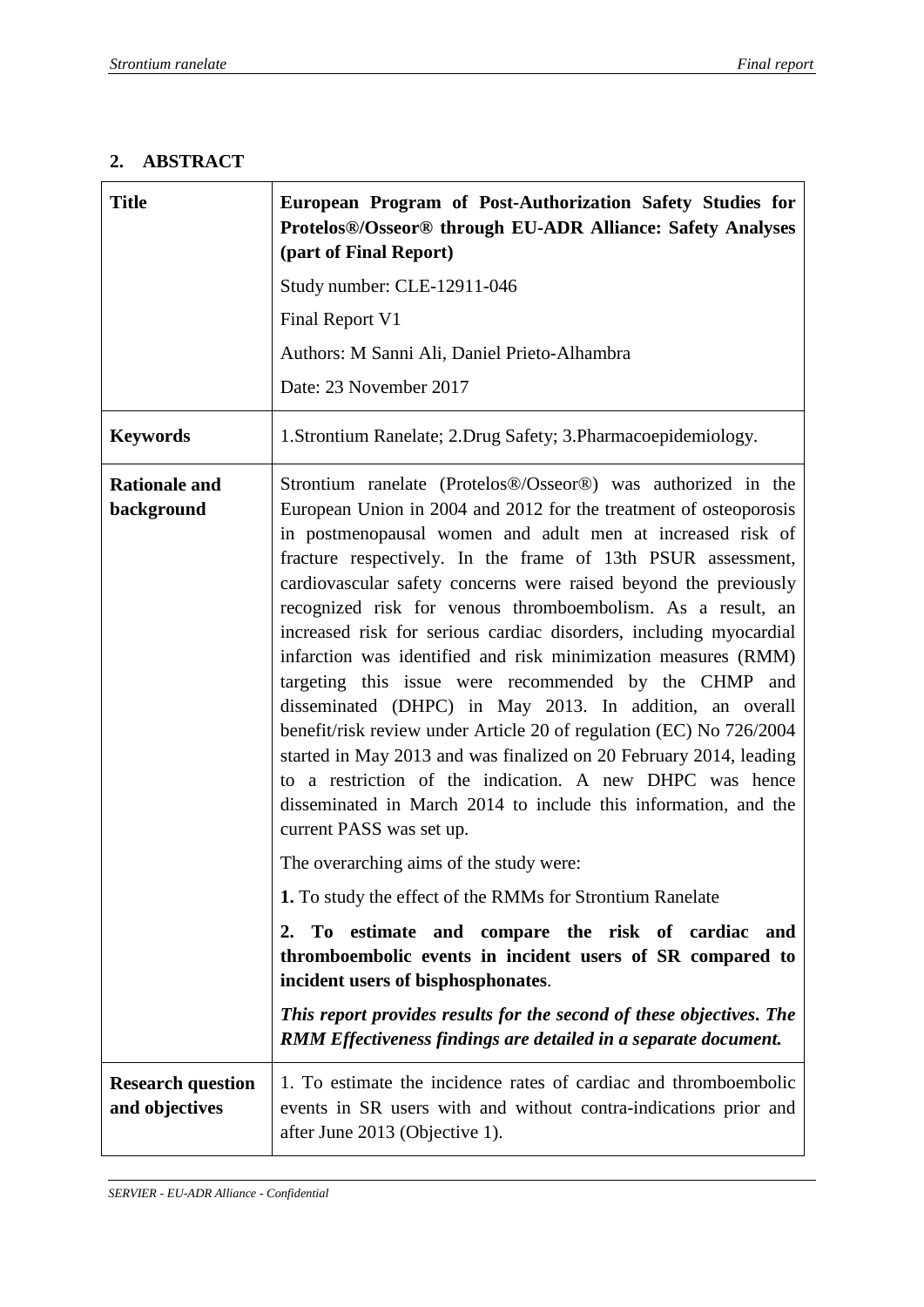|                                                          | 2. To compare the risk of cardiac and thromboembolic events<br>between incident users of SR and incident users of oral<br>bisphosphonates (BP) without contra-indications, both before and<br>after June 2013 (Objective 2).                                                                                                                                                                                                                                                                                                                                                                                |
|----------------------------------------------------------|-------------------------------------------------------------------------------------------------------------------------------------------------------------------------------------------------------------------------------------------------------------------------------------------------------------------------------------------------------------------------------------------------------------------------------------------------------------------------------------------------------------------------------------------------------------------------------------------------------------|
| <b>Study design</b>                                      | Multi-national multi-database approach with:<br>1. Population-based cohort study (Objective 1) including incident<br>users of SR or BP in the study period.                                                                                                                                                                                                                                                                                                                                                                                                                                                 |
|                                                          | 2. Nested matched case-control analyses (Objective 2) of cardiac<br>and thrombo-embolic risks nested in the cohort above.                                                                                                                                                                                                                                                                                                                                                                                                                                                                                   |
|                                                          | 3. Meta-analysis (of database-specific case-control findings) and<br>mega-analysis (of all case-control sets combined).                                                                                                                                                                                                                                                                                                                                                                                                                                                                                     |
| <b>Setting</b>                                           | The study was conducted using routinely collected health care data<br>from 5 databases that participate in the EU-ADR Alliance: Denmark<br>(DK), Italy (IT), the Netherlands (NL), Spain (ES), and the United<br>Kingdom (UK). The EU-ADR Alliance is a network of research<br>institutes that conduct pharmaco-epidemiological research.                                                                                                                                                                                                                                                                   |
| <b>Subjects and study</b><br>size, including<br>dropouts | <b>Objective 1 (Cohort)</b> included all subjects aged $50+$ years with at<br>least one year of valid data and defined as incident (1-year wash-out)<br>users of SR or BP during the study period. SR users were analysed –<br>as planned per protocol- for this first Objective.                                                                                                                                                                                                                                                                                                                           |
|                                                          | <b>Objective 2 (Case-control)</b> included cases (acute myocardial<br>infarction, venous thrombo-embolism, or cardio-vascular death) and<br>up to 10:1 matched controls (by age, cohort entry, index date,<br>gender, and data source) pooled from the above cohort without any<br>of the newly defined contra-indications (ischaemic heart disease,<br>peripheral artery disease, cerebro-vascular disease, uncontrolled<br>hypertension) or Paget's disease of bones; those with a previous<br>history of venous thrombo-embolism were in addition excluded for<br>the analysis of this specific outcome. |
|                                                          | Study period: The study period started on the year of licensing<br>(January $1st$ , 2004 for all databases except 2006 for SIDIAP and<br>December/2004 for AUH) and ended at latest data supply (end/2016<br>for all, except August/2016 for THIN). All analyses were conducted<br>stratified according to period of therapy initiation (before vs from<br>June/2013).                                                                                                                                                                                                                                      |
| <b>Variables and data</b><br>sources                     | <b>STUDY EXPOSURE</b><br>Strontium ranelate (ATC M05BX03) use was compared to oral                                                                                                                                                                                                                                                                                                                                                                                                                                                                                                                          |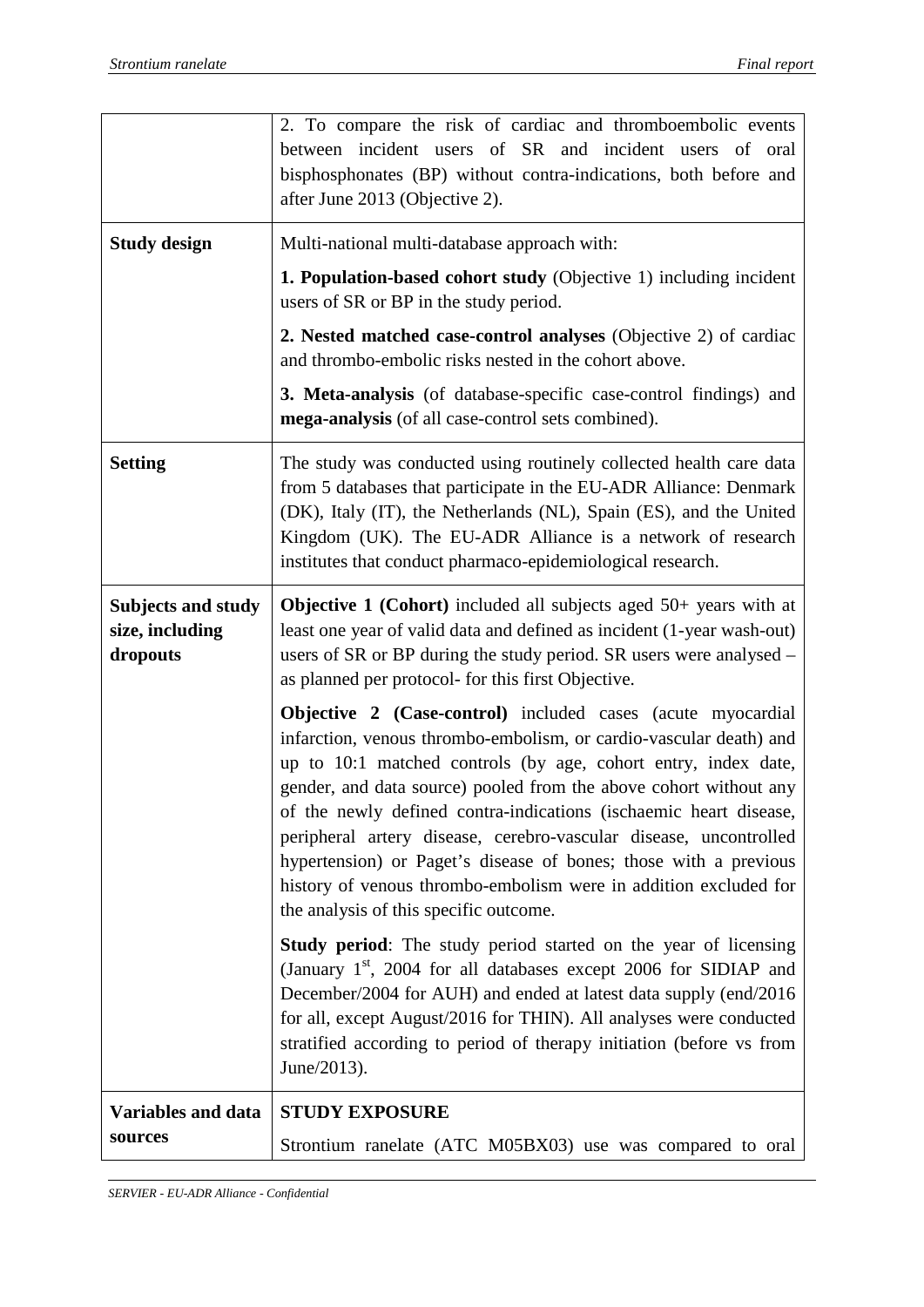bisphosphonates (active comparator) (ATC M05BA04 – alendronate, M05BA06 - ibandronate, or M05BA07 - risedronate). Exposure to SR or BP was based on treatment status for each drug, and defined as current use (event while on treatment), recent use (1- 180 days after cessation) or past use (181 days or more after stopping).

## **STUDY OUTCOMES**

- **6. Venous thromboembolism (VTE)** including deep vein thrombosis and pulmonary embolism as recorded in primary (HSD-IT, THIN-UK, IPCI-NL and SIDIAP-ES) or secondary care records (AUH-DK). The code lists were validated in 4 data sources (no need in AUH). Positive predictive value was high (>75%) in all, except IPCI-NL, where cases were individually confirmed using free text.
- **7. Acute Myocardial Infarction (AMI)** as recorded in primary (HSD-IT, THIN-UK, IPCI-NL and SIDIAP-ES) or secondary care records (AUH-DK). AMI code lists have been previously validated.
- 8. **Cardio-vascular-death** as either recorded in mortality registry (AUH-DK) or identified using an algorithm (death date combined with cardiovascular event code/s in the previous 2 months) and further free text validation of potential cases.

### **CO-VARIABLES (POTENTIAL CONFOUNDERS)**

A large list of potential confounders was considered, including 1.general confounders (age, gender, calendar time, alcohol abuse, number of appointments in the previous year, use of medications), 2.known risk factors and treatments to prevent AMI/VTE, and 3.fracture risk factors.

All conditional logistic regression models fitted were adjusted for a set of common confounders as identified based on clinical knowledge, uni- (confounder-outcome) and bi-variable (confounder, exposure, outcome) analyses.

# **DATA SOURCES**

Data from 5 electronic healthcare databases (all listed in ENCePP registry of data sources) have been obtained, namely:

6. The Sistema d'Informació per al Desenvolupament de la Investigació en Atenció Primària (SIDIAP) from Catalonia, Spain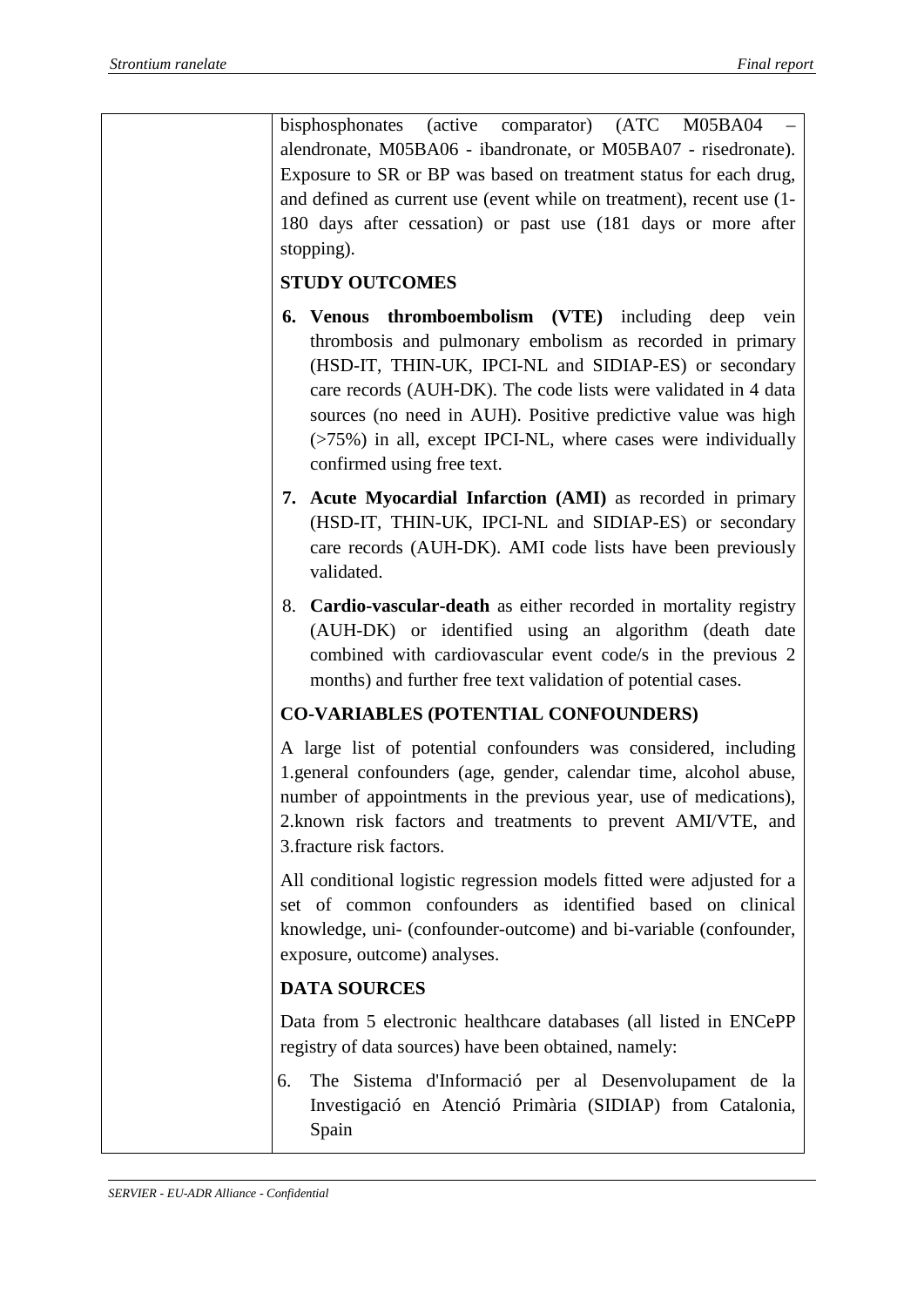|                | The Health Improvement Network (THIN) from the UK<br>7.                                                                                                                                                                                                                                                                                                                       |
|----------------|-------------------------------------------------------------------------------------------------------------------------------------------------------------------------------------------------------------------------------------------------------------------------------------------------------------------------------------------------------------------------------|
|                | Aarhus Database (AUH) from Denmark<br>8.                                                                                                                                                                                                                                                                                                                                      |
|                | The Integrated Primary Care Information Project (IPCI) in the<br>9.<br>Netherlands                                                                                                                                                                                                                                                                                            |
|                | 10. And The HSD-Thales database from Italy                                                                                                                                                                                                                                                                                                                                    |
| <b>Results</b> | A total of 68,944 SR and 401,180 BP users were eligible for the pre-<br>RMM period (before June 2013). However, a low number of SR<br>users ( $N=2,467$ ) after the RMM (from June 2013) limited the power<br>for post-RMM analyses, which are reported in the Appendix.                                                                                                      |
|                | All these analyses have been completed after validation of safety<br>events in the contributing data sources.                                                                                                                                                                                                                                                                 |
|                | <b>Objective 1: Incidence Rates (IR) of Safety Events in SR users</b>                                                                                                                                                                                                                                                                                                         |
|                | Venous Thrombo-embolism (VTE)                                                                                                                                                                                                                                                                                                                                                 |
|                | Crude IRs of VTE were higher in SR users with compared to those<br>without contraindications.                                                                                                                                                                                                                                                                                 |
|                | VTE IRs did not differ with SR use in those with no contra-<br>indications, but increased (numerically) in those with SR contra-<br>indications during current use $(IR\ 6.33/1,000\ py\ [95\% CI\ 4.62-8.47])$<br>compared to past use (IR 4.30 [3.51-5.22] respectively).                                                                                                   |
|                | Acute Myocardial Infarction (AMI)                                                                                                                                                                                                                                                                                                                                             |
|                | Crude IRs of AMI were higher amongst SR users with compared to<br>those without contraindications; but similar during <i>current</i> SR use<br>$(1.90/1,000)$ person-years (py) [1.59-2.25] without, and 8.44 [6.44-<br>10.87] with contra-indications) compared to <i>past</i> use of SR (1.91)<br>$[1.75-2.08]$ without; 7.84 [6.76-9.06] with contra-indications).         |
|                | Cardio-vascular death (CVDeath)                                                                                                                                                                                                                                                                                                                                               |
|                | Crude IRs of CVDeath also increased in subjects with compared to<br>those without contra-indications for SR use.                                                                                                                                                                                                                                                              |
|                | Here, risk of CVDeath was significantly higher also in those with no<br>contra-indications during current $(IR\ 0.93/1,000\ py\ [0.72-1.19])$<br>compared to past SR use $(0.52 \, [0.44-0.62])$ . Rates were also<br>(numerically) higher in those with contra-indications during current<br>compared to past SR use: 5.63 [4.02-7.66] and 3.54 [2.83-4.39]<br>respectively. |
|                | <b>Objective 2: Nested case-control analyses</b>                                                                                                                                                                                                                                                                                                                              |
|                | NOTE: all findings in this section are based on meta-analysis of                                                                                                                                                                                                                                                                                                              |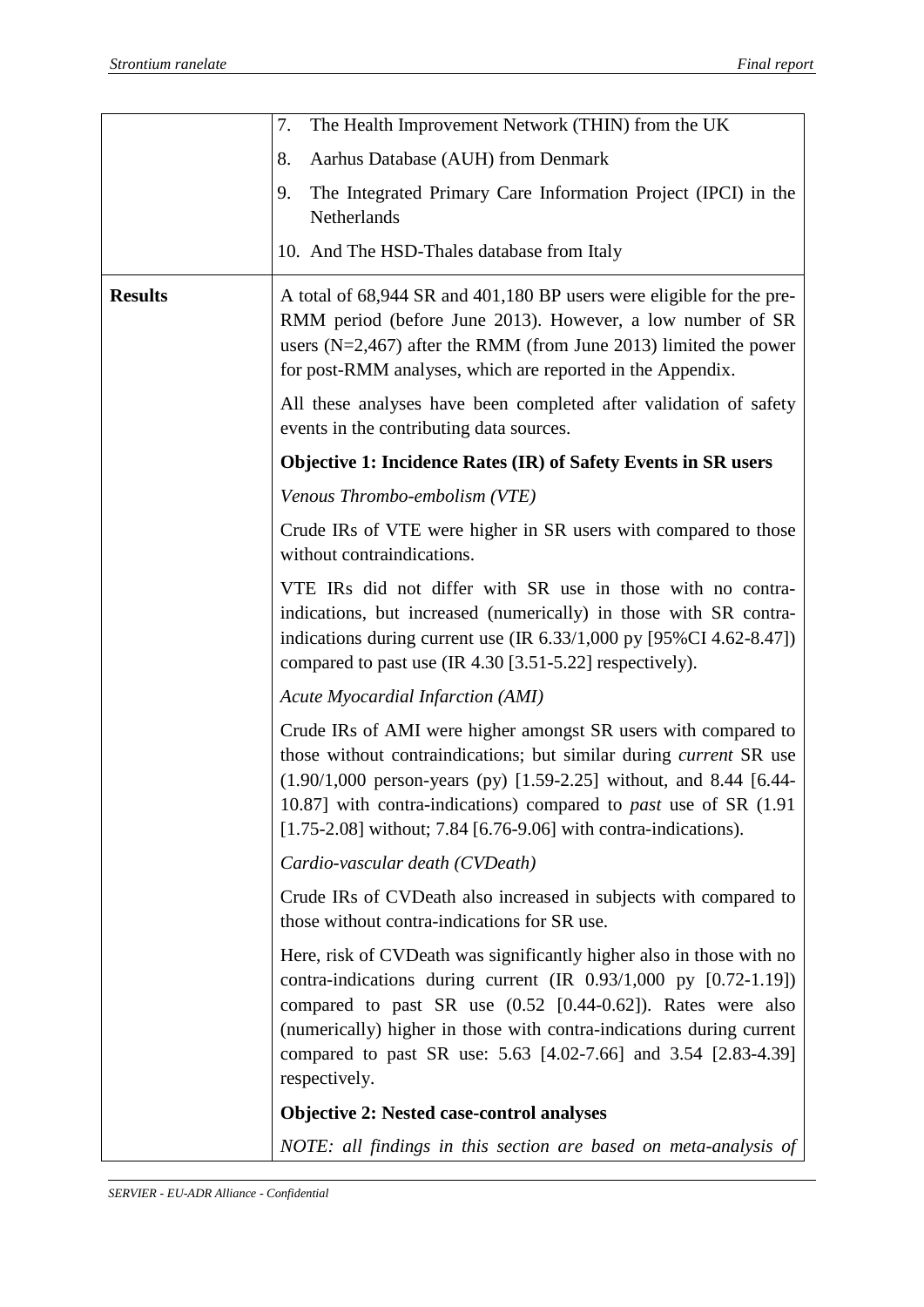|                   | database-specific estimates unless specified otherwise.                                                                                                                                                                                                                                                                                                                                                                                                                                                                                                                                                                                                                                                                                                                                                                                                                |
|-------------------|------------------------------------------------------------------------------------------------------------------------------------------------------------------------------------------------------------------------------------------------------------------------------------------------------------------------------------------------------------------------------------------------------------------------------------------------------------------------------------------------------------------------------------------------------------------------------------------------------------------------------------------------------------------------------------------------------------------------------------------------------------------------------------------------------------------------------------------------------------------------|
|                   | Venous Thrombo-Embolism                                                                                                                                                                                                                                                                                                                                                                                                                                                                                                                                                                                                                                                                                                                                                                                                                                                |
|                   | In total, 5,614 VTE cases and 56,036 controls were identified. No<br>association was observed between current BP compared to past BP<br>use (adjusted OR 0.97 [95%CI 0.81-1.16]). Conversely, risk seemed<br>higher during current compared to past SR use: adjusted OR 1.30<br>[1.04-1.62]. Additionally, an increase in risk was seen related to<br>current SR compared to current BP use: adjusted OR 1.24 [0.96-<br>1.61]). These results were homogeneous ( $12\ 0.0\%$ ; Q p-val 0.41),<br>and similar to those obtained from a pooled mega-analysis of all<br>available data. In sensitivity meta-analyses including cases identified<br>in hospital data (AUH and SIDIAP linked data), no association was<br>found between current SR compared to past SR use (adjusted OR<br>0.90 [0.58-1.40]) or to current BP use (adjusted OR 1.18 $[0.36 -$<br>$3.92$ ]). |
|                   | <b>Acute Myocardial Infarction</b>                                                                                                                                                                                                                                                                                                                                                                                                                                                                                                                                                                                                                                                                                                                                                                                                                                     |
|                   | A total of 5,477 AMI cases and 54,674 matched controls were<br>included. AMI risk was lower during current vs past BP use<br>(adjusted OR $0.81$ [0.66-0.99]), as well as during current vs past SR<br>use (adjusted OR 0.71 [0.56-0.91]). No association was seen<br>between current SR compared to current BP use, with adjusted OR<br>0.89 [0.70-1.12]. Database-specific results were homogeneous $(I^2)$<br>49.0%, Q p-val = $0.10$ ). Mega-analyses as well as sensitivity<br>analyses based on hospital data found similar results for all three<br>comparisons.                                                                                                                                                                                                                                                                                                |
|                   | Cardio-vascular death                                                                                                                                                                                                                                                                                                                                                                                                                                                                                                                                                                                                                                                                                                                                                                                                                                                  |
|                   | A total of 3,019 cases of CVDeath were identified, and matched to<br>29,871 controls. Risk seemed lower during current compared to past<br>BP use (adjusted OR $0.60$ [0.48-0.75]), as well as with current<br>compared to past SR use (adjusted OR 0.68 [0.48-0.96]). However,<br>this lower magnitude reduction with SR indirectly gave an increase<br>with current SR compared to current BP use: adjusted OR 1.35<br>[1.02-1.80]. These results were homogeneous ( $12\,0.0\%$ ; Q p-val<br>0.89), and similar to those obtained from a pooled mega-analysis.                                                                                                                                                                                                                                                                                                      |
| <b>Discussion</b> | No inference was possible for SR users after June/2013 given the<br>low number of subjects starting this drug after the imposed RMMs.                                                                                                                                                                                                                                                                                                                                                                                                                                                                                                                                                                                                                                                                                                                                  |
|                   | In a cohort analysis, crude rates of the three safety outcomes were<br>much higher (4-5 fold) in SR users with compared to those without<br>the imposed contra-indications. No significant differences were seen                                                                                                                                                                                                                                                                                                                                                                                                                                                                                                                                                                                                                                                       |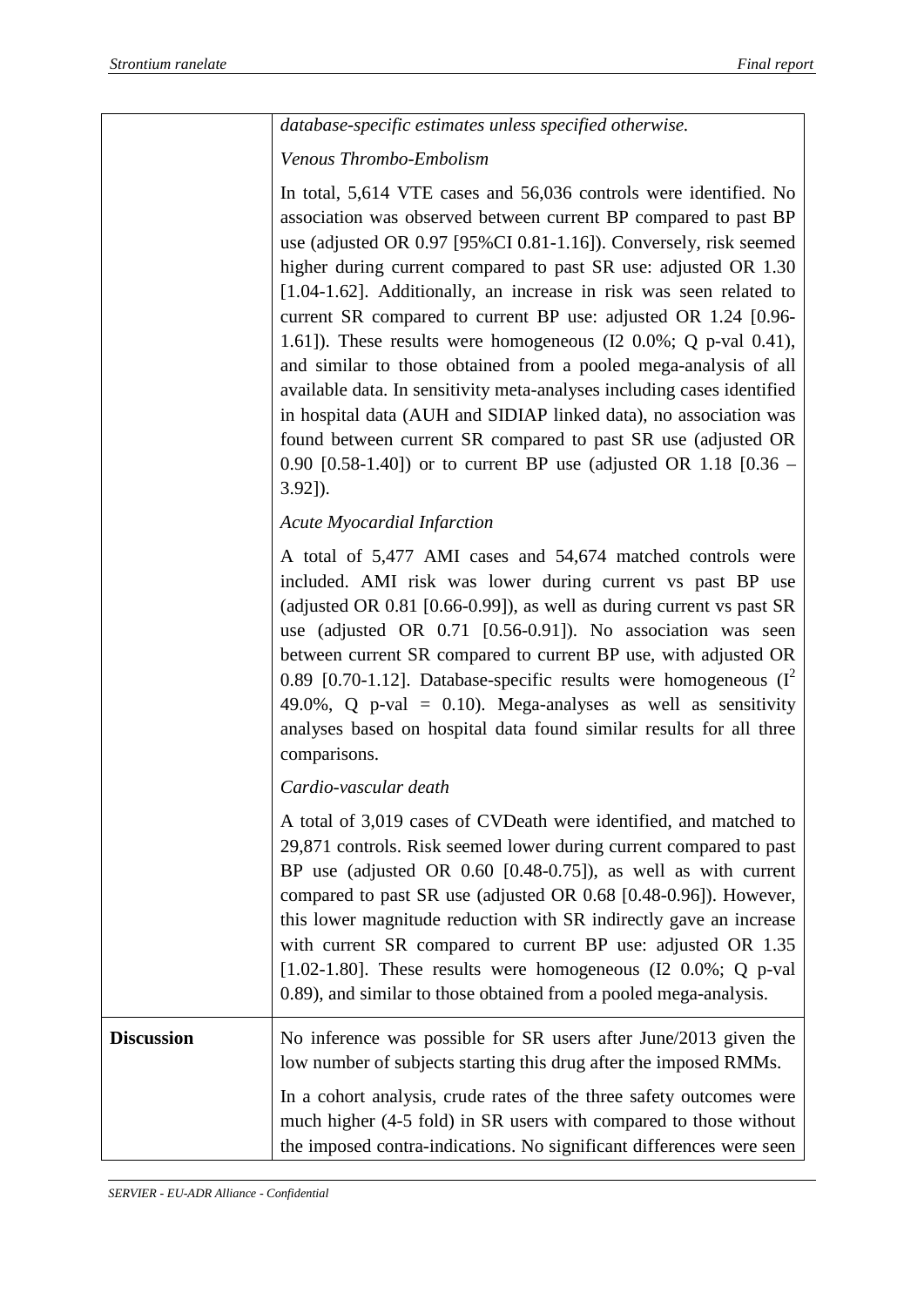in the crude rates of AMI during current compared to past use of SR. Conversely, crude rates of both VTE and CVDeath appeared higher during current (compared to past) SR use in patients without contraindications for SR. Nested case-control analyses, including only SR/BP users with no contra-indications for SR therapy, found no association between SR use and excess AMI risk, both in analyses of primary and secondary care (hospital) records. Conversely, a 30% excess risk of VTE is seen during current compared to past SR use; and a 24% excess risk is also observed with current SR compared to current BP (active comparator) use. This association was not confirmed in cases leading to hospital care, suggesting that it might concern less severe VTE events. Finally, CVDeath risk appeared reduced by 40% during current compared to past BP use, with similar findings for current vs past SR users (32%). Surprisingly (in contrast with the latter), a 35% increase was seen when current SR and current BP users were compared. These contradictory findings in the within-cohort compared to the inter-cohort analyses are intriguing: unresolved confounding by indication (ie imbalance in unobserved variables between the BP and the SR user cohorts) could potentially explain (fully or in part) the observed increase when BP and SR users are compared. In conclusion, this study shows, in patients with no contraindications for SR: 1.no excess risk of AMI; 2.a 25%-30% excess risk of VTE; and 3. inconsistent findings with CVDeath, with a reduced risk during current compared to past SR use, but an increased association when current SR and current BP users are compared. This study also demonstrates a clear reduction in rates of the proposed safety events in subjects without SR contra-indications. The accompanying RMM Effectiveness report demonstrates a substantial impact of the proposed RMMs, resulting in a reduction in the number and proportion of SR users with any of these contraindications. Therefore, it can be concluded that the proposed RMMs have resulted in a reduction in public health risk related to SR use in the community.